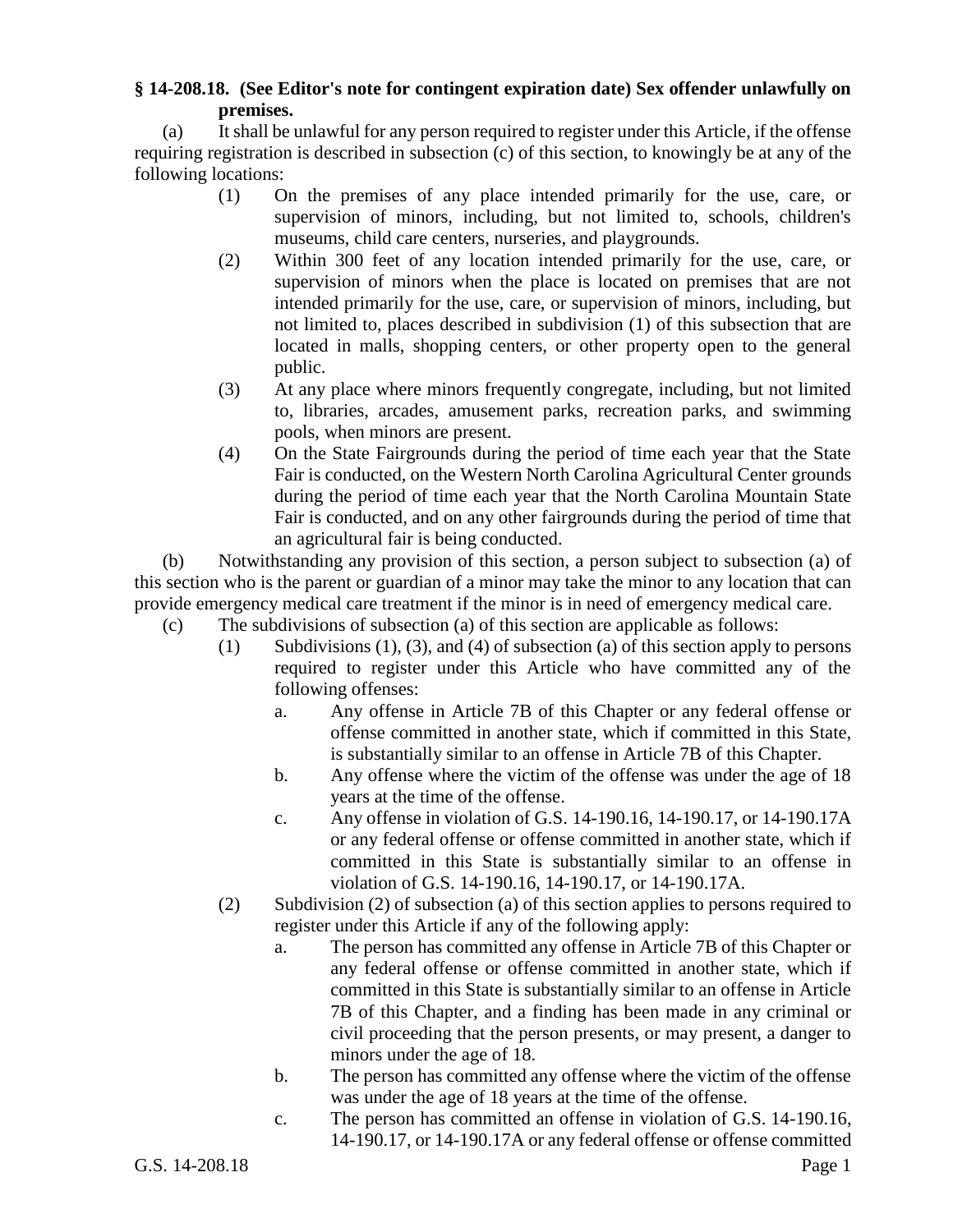in another state, which if committed in this State is substantially similar to an offense in violation of G.S. 14-190.16, 14-190.17, or 14-190.17A.

(d) A person subject to subsection (a) of this section who is a parent or guardian of a student enrolled in a school may be present on school property if all of the following conditions are met:

- (1) The parent or guardian is on school property for the purpose for one of the following:
	- a. To attend a conference at the school with school personnel to discuss the academic or social progress of the parents' or guardians' child; or
	- b. The presence of the parent or guardian has been requested by the principal or his or her designee for any other reason relating to the welfare or transportation of the child.
- (2) The parent or guardian complies with all of the following:
	- a. Notice: The parent or guardian shall notify the principal of the school of the parents' or guardians' registration under this Article and of his or her presence at the school unless the parent or guardian has permission to be present from the superintendent or the local board of education, or the principal has granted ongoing permission for regular visits of a routine nature. If permission is granted by the superintendent or the local board of education, the superintendent or chairman of the local board of education shall inform the principal of the school where the parents' or guardians' will be present. Notification includes the nature of the parents' or guardians' visit and the hours when the parent or guardian will be present at the school. The parent or guardian is responsible for notifying the principal's office upon arrival and upon departure. Any permission granted under this sub-subdivision shall be in writing.
	- b. Supervision: At all times that a parent or guardian is on school property, the parent or guardian shall remain under the direct supervision of school personnel. A parent or guardian shall not be on school property even if the parent or guardian has ongoing permission for regular visits of a routine nature if no school personnel are reasonably available to supervise the parent or guardian on that occasion.

(e) A person subject to subsection (a) of this section who is eligible to vote may be present at a location described in subsection (a) used as a voting place as defined by G.S. 163-165 only for the purposes of voting and shall not be outside the voting enclosure other than for the purpose of entering and exiting the voting place. If the voting place is a school, then the person subject to subsection (a) shall notify the principal of the school that he or she is registered under this Article.

(f) A person subject to subsection (a) of this section who is eligible under G.S. 115C-378 to attend public school may be present on school property if permitted by the local board of education pursuant to G.S.  $115C-390.11(a)(2)$ .

(g) A juvenile subject to subsection (a) of this section may be present at a location described in that subsection if the juvenile is at the location to receive medical treatment or mental health services and remains under the direct supervision of an employee of the treating institution at all times.

(g1) Notwithstanding any provision of this section, a person subject to subsection (a) of this section who is required to wear an electronic monitoring device shall wear an electronic